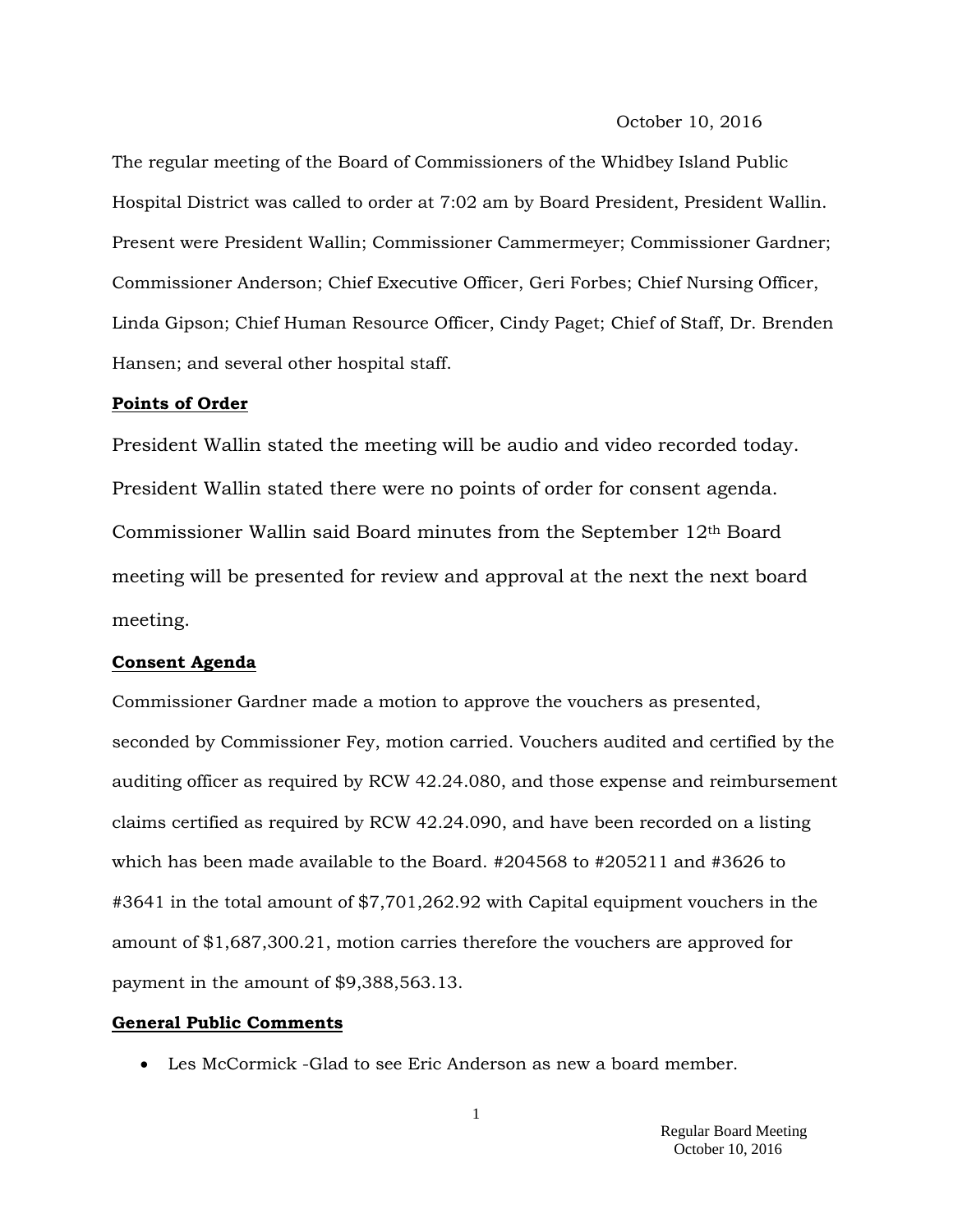### **Quality and Nursing Update**

Linda Gipson, CNO/CQTO reported the following:

- Participating in national initiatives on the Care and Management of patients with Sepsis. Sepsis is a nationwide concern. With Commissioner Cammermeyer and Commissioner Fey's support, The Quality Committee is in the process of looking at our goals and objectives for the New Year. System wide pertains to all employees. Transparent, action oriented. Looking at action items & results. Dr. Pham is the new chair of quality committee. Geri Forbes, Dr. Hansen and Dr. Pham will be attending the Institute for Healthcare Improvement with me which is the biggest international conference on quality from December  $4<sup>th</sup>$  - December 7th. A Quality Plan for the next 3 years will be discussed. Looking at the different work we have done with the Dashboard. We are looking at software programs that will present this data in a meaningful way on the website. Reporting on patient experience is always challenging but we are working on ways to improve this. We have opportunities to learn how we perform in the key communication matrix when we are busier. Happy to report we have been working very hard on transitions of care. Working with partners on the island to make the situation less stressful. Using special software that provides a lot of patient educational content such as at home care requirements, including setting up appointments before discharging patients.
- Tele-psych is close to being up and running within the first quarter of next year.
- Case management to help patients with diabetes and congestive heart failure with self-care tips.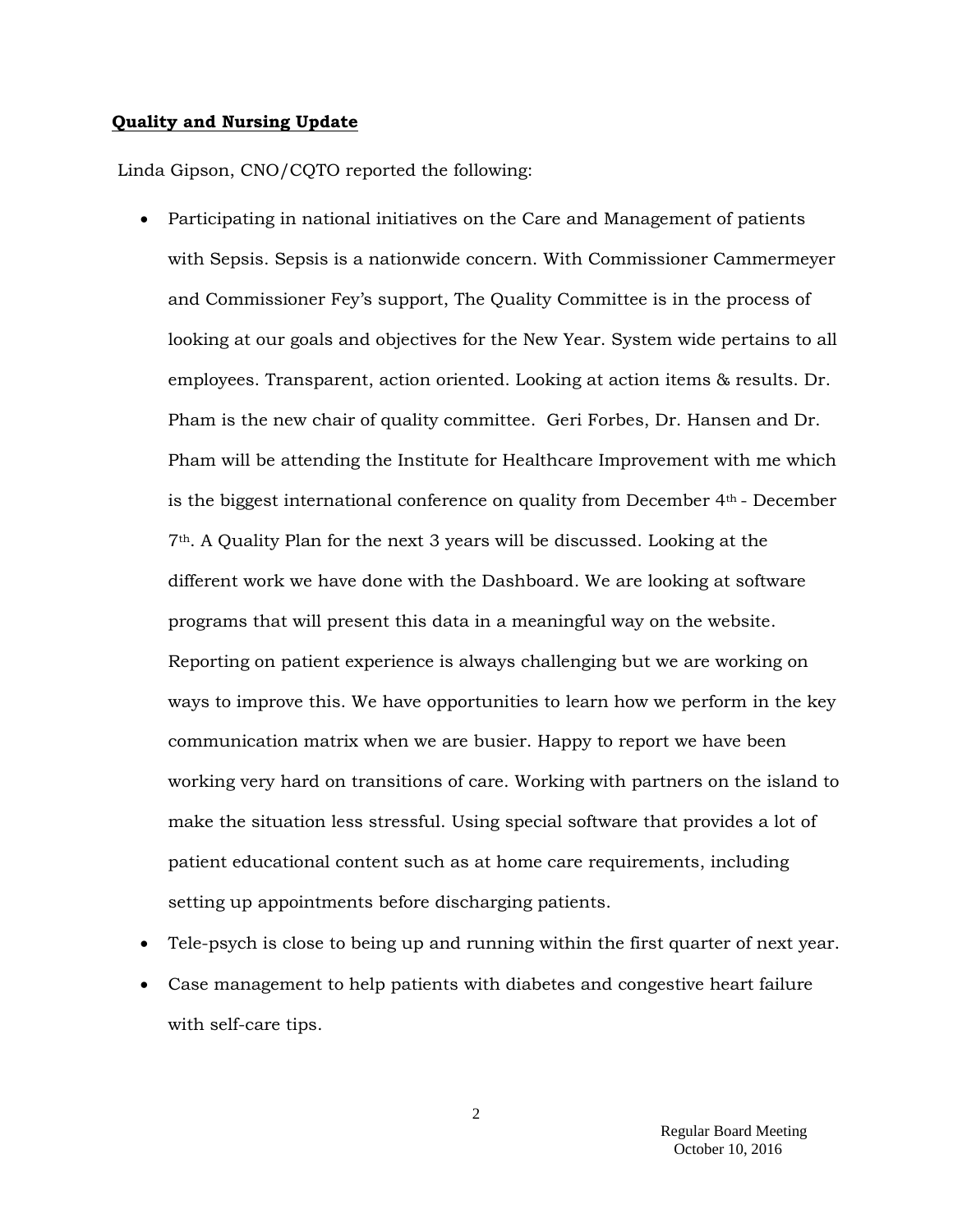- Jill Usher is co-chair for PFAC moving up to chair after Gloria Sherman resigns due to moving to England. Marge Moore will be going to a big PFAC conference in San Antonio. First time WhidbeyHealth representative has attended.
- We now have new permanent Pharmacy Director, Michelle Lionas.
- We have a new employee health nurse who will help advance employee health.
- Commissioner Cammermeyer commented on dashboard. Looks to her that the 2<sup>nd</sup> quarter is affected by the number of patients. Every category indicated there was something that happened that accounted for the drop or loss. Explained as: A lot of new staff at that time and going live with new system.
- Commissioner Gardner commented on census of surveys returned. Felt that nothing meaningful unless 30 surveys returned. Data in that range is statistical. Sustained positive trend line for Press Ganey data to change. Almost always do the right things. Many coming into contact with 50 people. Only takes one person to drop the ball. Must work on consistency. Seeing staff correcting staff instead of management and helping their coworkers to modify their behavior will help.

### **Medical Staff Report**

### A. Chief of Staff Report

Dr. Brenden Hansen, Chief of Staff reported the following provisional courtesy staff appointments: Transitioning away from simple credentialing until Denise gets settled. Dr. Hanson and Denise Schulz will be attending the Rural Health Collaborative conference next week. Contract signed for tele-psych. Medical staff elections coming up next month.

Dr. Hansen reported the following provisional courtesy staff appointments: Diane Engelbrecht, MD Provisional Courtesy Staff Appointment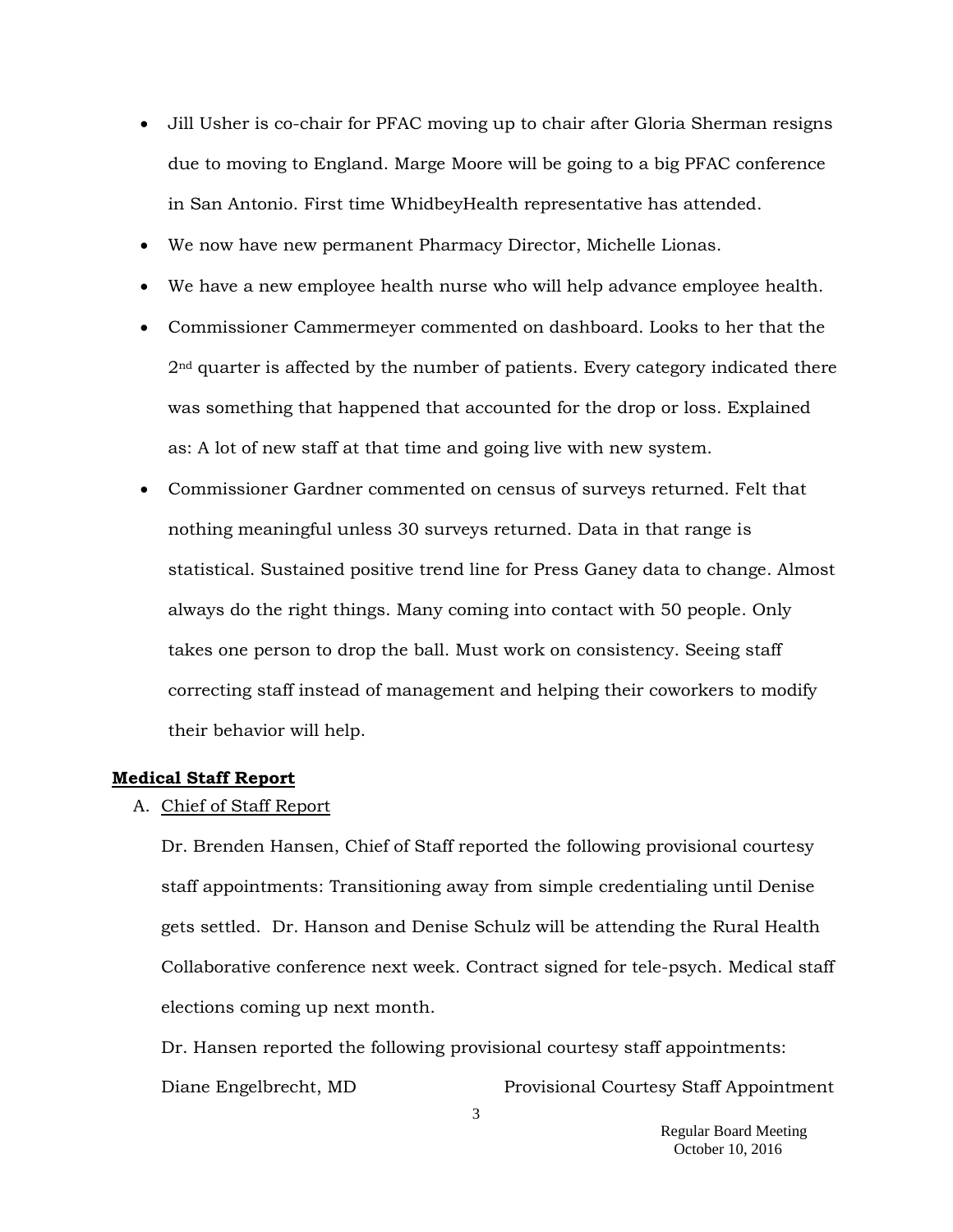Michael Squire, MD Provisional Courtesy Staff Appointment Alfonso Masangkay, MD Provisional Courtesy Staff Appointment Commissioner Fey made a motion, seconded by Commissioner Cammermeyer to approve the provisional courtesy staff appointments as presented. Motion carried.

Dr. Hansen reported the following advancements:

Katherine Mangan, MD Advancement Commissioner Fey made a motion, seconded by Commissioner Cammermeyer to approve the provisional courtesy staff appointments as presented. Motion carried.

Dr. Hansen reported the following resignations:

John Plastino, MD Reappointment to Active Staff Commissioner Fey made a motion, seconded by Commissioner Cammermeyer to approve the provisional courtesy staff appointments as presented. Motion carried.

Dr. Hansen reported the following resignations:

Frank Sheridan, MD Resignations Commissioner Fey made a motion, seconded by Commissioner Cammermeyer to approve the provisional courtesy staff appointments as presented. Motion carried.

#### **Business Meeting**

 Medical Staff will purchase leaves for wall of honor on behalf of Dr. Benjamin Hu, former community urologist who closed his office last month and Ms. Patricia Stanwood, CRNA, who departs later this month, for their years of service to the Hospital and Community.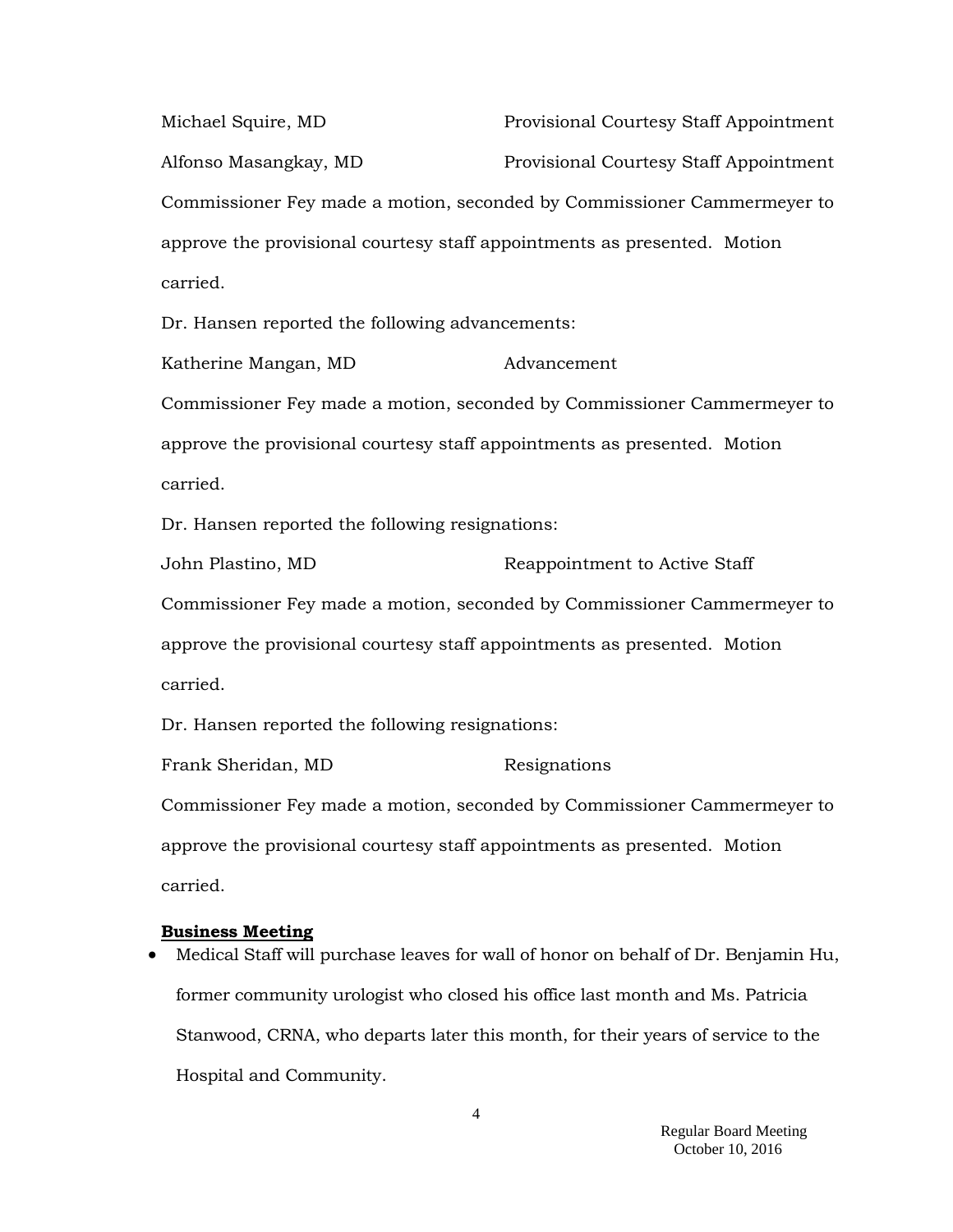- CPOE update Dr. Perera--- three months into CPOE, issues with inpatient orders. Delayed cases. Orders can be entered by hospitalists as managed transfers.
- Dr. Hansen provided an update of educational peer review activities.
- Dr. Hansen provided a summary of the recent Washington Rural Health Collaborative which included timely credentialing topics regarding low volume, no volume practitioners as well as common re-credentialing issues. Medical Staff Services will be utilizing its Medical Staff attorney, Donna Moniz for consultation on creating and updating privileges to standardized qualifications and procedures for each specialty, as well as a review of Bylaws.

**ADMINISTRATIVE REPORT** – Dr. Hansen provided the Administrative Report at MEC in Geri's absence. Dr. Hansen discussed Volumes still low, hospital broke even, construction for the most part is on time and on budget.

# **CREDENTIALING AND BYLAWS –** Dr. Wagner

- Tele-Psych Privileges
- Consulting Category and Privileges vs. Tele-health

# **Staff and Status Reports from Administration**

A. Administrative Update

Geri Forbes, CEO reported the following:

- Thanks to Jill for joining us from PFAC. Looking for members for the PFAC board. Help put the word out.
- Continue to thank Linda Gipson for working double duty as we try to move forward. Help create the new world, finance and quality. Moving to quality base reimbursement rather than fee for services. Informatics in place. Critical time in this dramatic change. Working with vendors trying to get a portal set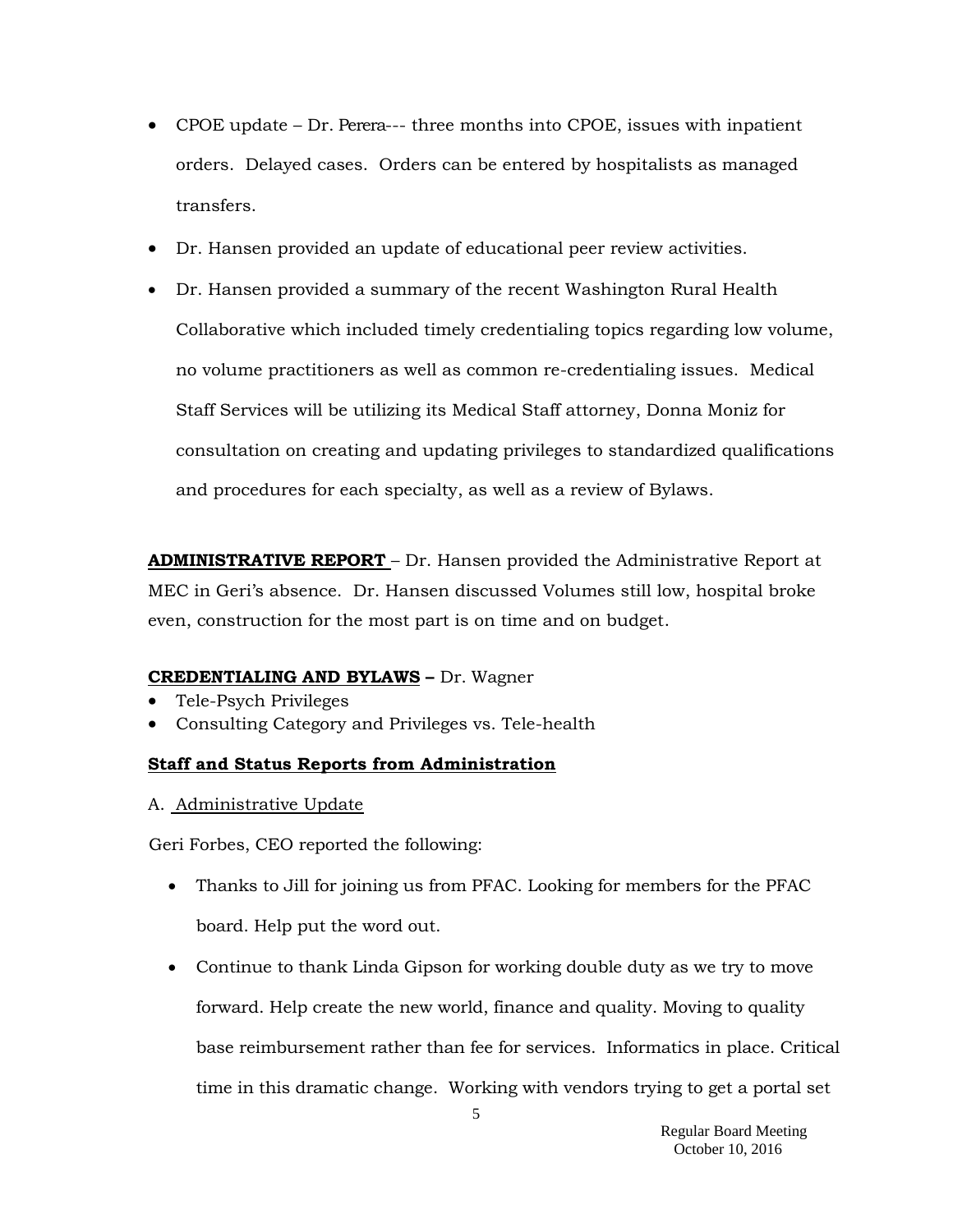up for a place patients can go so they can better their self-care.

- Louis Logan and family donated \$290,000.
- Thanks to Commissioner Cammermeyer and President Ron at community talk in Freeland. A lot of staff attended. Next meeting is Oct 25 at Oak Harbor Yacht Club 5:30pm.
- WhidbeyHealth Falls prevention. Falls is a very high risk factor for patients over 65.
- Dr. Sanders, Medical Director of Hospice spoke to LPN Students at Skagit Valley Community College about care that can be provided and what hospice does.
- School supply drive collected 47 backpacks, more than 10 boxes of supplies and many handmade knitted hats/scarves.
- Nurse Kate honored by the Oak Harbor Police Department.
- Diane Graham is being appointed to nursing education program. American nurses credentialing.
- DOH –Honor roll for WhidbeyHealth for 40% reduction use of antibiotics.
- Building update- Brick is going up on building. Everything on time.
- Community outreach program: Cholesterol, blood sugar and triglyceride screenings Oct 5, 6, 12, and13 at the Island Athletic Club.
- 10<sup>th</sup> annual Halloween event October 26, 2016.
- Diabetes Health Fair Diabetes causes stroke and heart defects. Better to manage and prevent. Saturday November 5, 1pm-3pm at the Oak Harbor Library.
- Commissioner Gardner Diabetes healthcare, Mary Water's class will change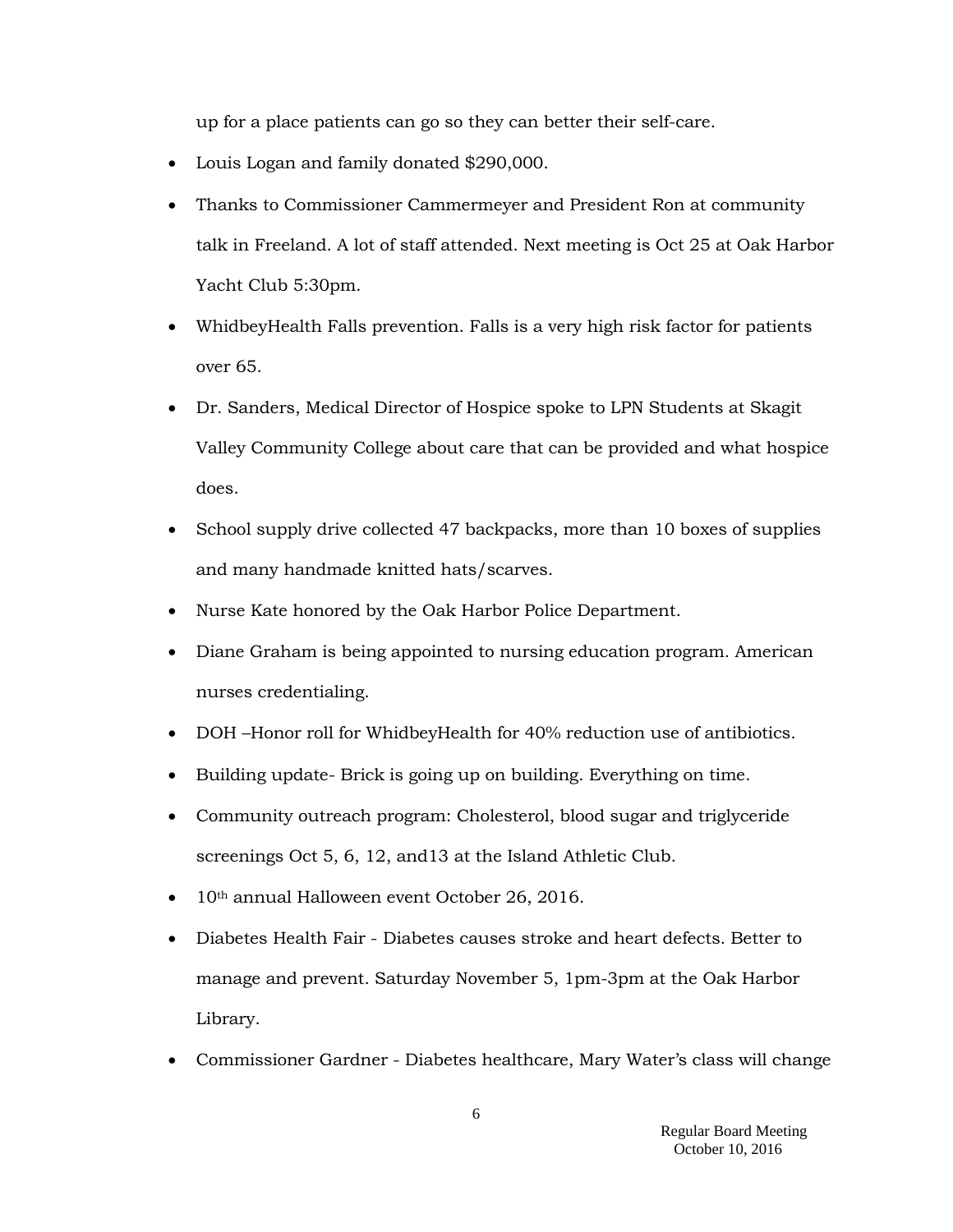life for better. Enhances our life and keeps away from medical care. Class to reduce stress and heart rate. Another step in being a healthier community.

 A lot of misinformation out there. Community meetings are very positive. We have made great strides to being transparent.

### **Finance:**

Ron Telles, CFO discussed and presented the following financials for September 2016:

- Vera Demers meets monthly with managers to discuss denials.
- Denials went from 19% to 4%. Roughly half a million dollars to 150 k
- Compared with previous years
	- $\circ$  ER 3<sup>rd</sup> busiest in 2 <sup>1</sup>/<sub>2</sub> years. Current volumes rising.
	- o Discharges Lowest in  $2 \frac{1}{2}$  years
- Commissioner Gardner reported working as a team and showing results. Positive cash flow every single month. Doing a great job.
- Commissioner Cammermeyer We are pushing to get cash on hand. Is this money able to be used to for maintenance needs at any particular time?
- Ron Telles the average hospital our size would be ideally 90 days. Due to the aging of our facility many outlays of capital are required. Due to past financial constraints the hospital deferred a lot of facilities updates.
- Commissioner Gardner other hospitals tend to have significantly higher debts.

### **Compliance**

Beth Stout discussed and presented the following 3rd Quarter update:

• 15 communications through compliance line or to Beth. 39 total. People are engaged and looking. They have been receiving coding questions such as "Am I doing it correctly"?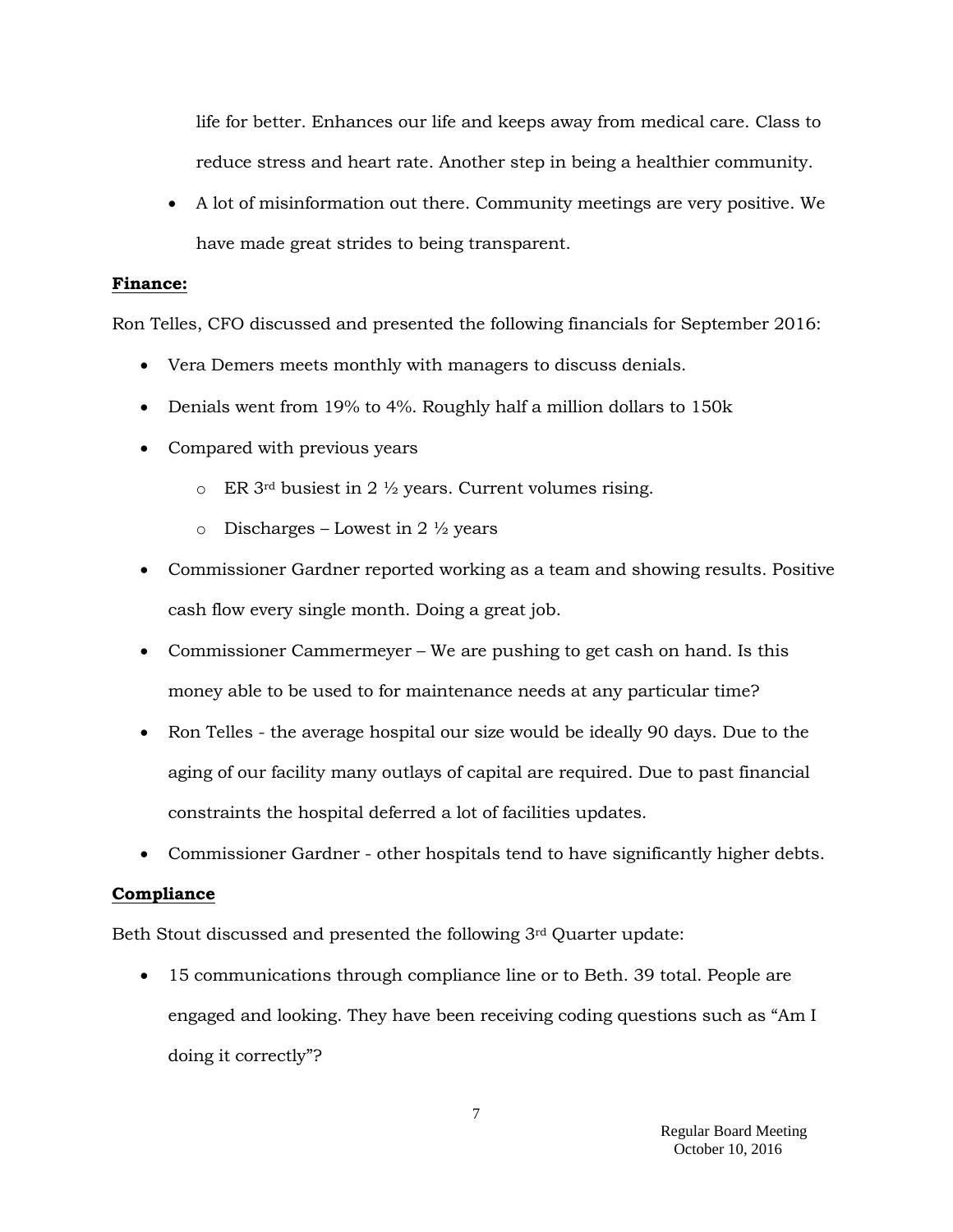- Compliance week in the Hospital will be next month right before the next board meeting. There will be a flyer to go out. Two forms will be placed at the other clinics.
- Oct 16, section 1557, Affordable Care Act highlights language barriers. Access to translators to insure access to healthcare. Working with Jamey to get telemonitoring to help translate those services. Sex discrimination policy that is already in place. Section 1557 caught a lot of people by surprise. Everyone was focused on insurance. The team will be putting on training and making sure staff understands the new procedures for non-discrimination. All information has to be available in 15 languages. New translator app that can be put on cell phones to help with translating. Right now the phones are still in use for language translation.

### **MISC**

Cyber Security Presentation – Jamey Pennington

- HIPPA In 1996 the Government recognized the importance to strengthen the security and privacy rules when communicating and making data electronic.
- Conduct risk analysis. Expands the accountability.
- Periodically re-evaluate and expand to cover mobile devices.
- CynergisTek risk analysis. Highest ranked in industry to providing to healthcare as measured by 50 total requirements that were cited. Since the audit MIS is working diligently to fix them. Policies and procedures to improve. Harder to gain access. Continue to remediate issues.
- Another audit coming up next month and can present to the board what problems they find. Audits are through the programs we use.